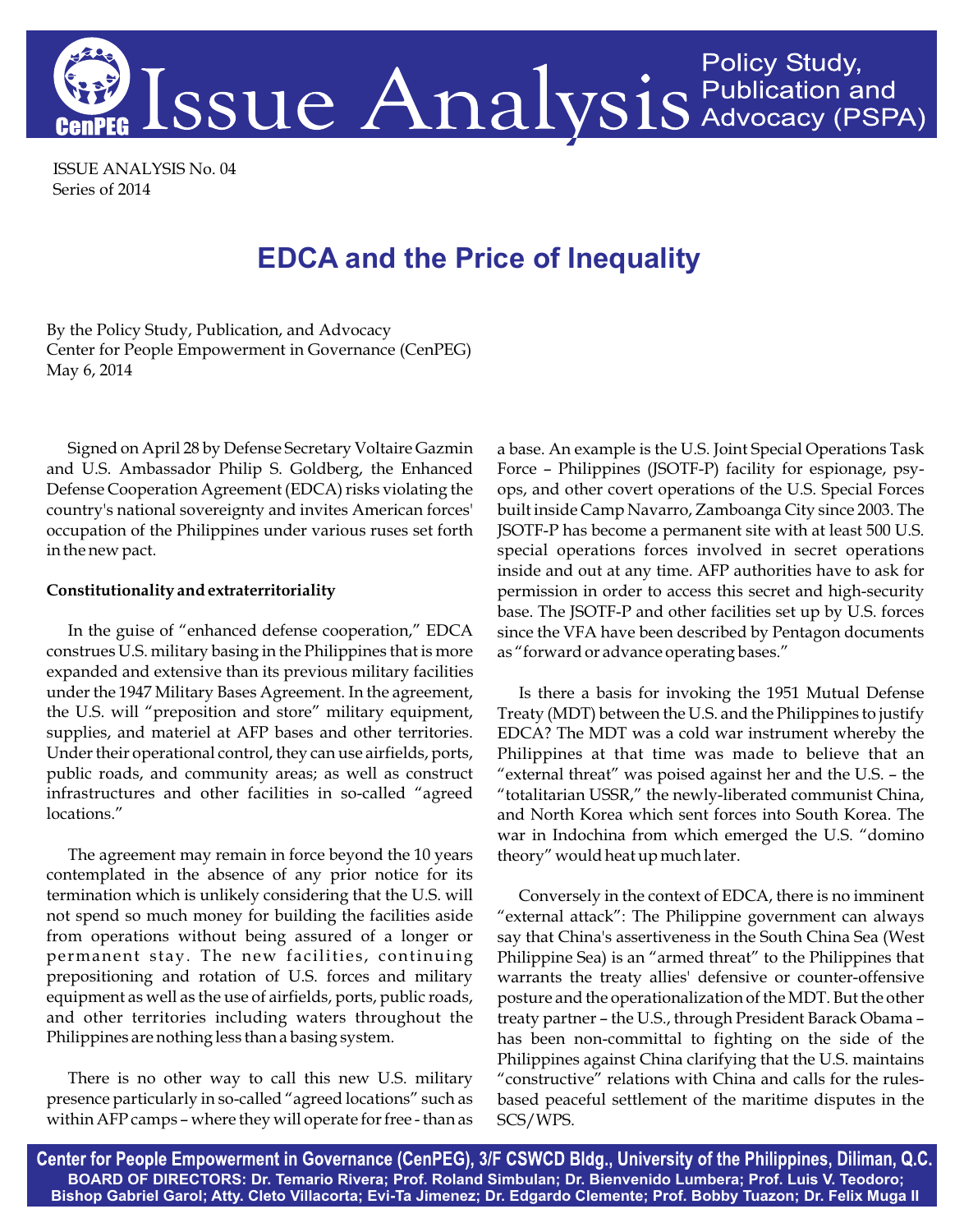

Issue A Policy Study, Publication and Advocacy (PSP/

Nuclear weapons will come in. Art. IV, Sec. 6 of the agreement which excludes nuclear weapons refers only to prepositioned materiel. The whole agreement is silent on the entry or access to Philippine territories of warships, warplanes, aircraft carriers, and submarines – most of them nuclear weapons-equipped whose presence in the country is prohibited by the 1987 Constitution. In fact since 1992 upon the dismantling of the first U.S. military bases, the U.S. has docked its nuclear-armed warships and flown its aircraft on Philippine territory with the quiet acquiescence of Philippine authorities. The U.S. has notoriety for its "neither confirm nor deny" policy on nuclear weapons. In 1995, a Top Secret document revealed that the U.S. stored as many as 70 nuclear weapons in the Philippines during the cold war. Then as now, Philippine authorities are powerless at preventing the entry of these weapons of mass destruction given that whatever "access" is allowed does not carry the right to inspect on either prepositioned materiel or mobile vehicles such as nuclear-armed warships and warplanes.

Extraterritorial rights are granted to the U.S. in further violation of the Philippine constitution and other sovereign laws. Anything goes and the culprits will not be bound by Philippine laws. Because the "agreed locations" and other territories contemplated in the agreement will be under the "operational control" of the U.S. no Filipino will ever know what happens inside those locations especially activities and incidents that violate Philippine laws. U.S. laws and policies – not those of the host country – will govern defense contracts that include construction projects and installation of facilities such as telecommunications and radar systems.

Extraterritoriality suspends not only Philippine but also international laws. As in the VFA practice, the criminal jurisdiction over erring U.S. military and civilian personnel – who are expected to enter the Philippines in massive numbers never before imagined – remains vague. The agreement says all legal disputes and other matters will be left to an equally ambiguous "consultative mechanism" of the two countries. Victims of U.S. crimes are thus estopped from seeking justice and protection provided by Philippine laws; even international laws remain frozen. And yet in the EDCA preamble both parties uphold the primacy of the Philippine Constitution and national laws as well as international laws and UN conventions. How such "consultative mechanisms" for legal disputes and other matters will play to protect the rights of victims is not guaranteed so that the same unwritten rule of protecting erring U.S. forces so they can evade arrest and prosecution – both under the 1947 MBA and current defense agreements – will prevail.

## **On credible defense capability, modernization, and humanitarian aid**

For decades now – except for a few years after its bases were dismantled in 1991 – America has in exchange for supporting its geo-strategic interests provided the Philippine military with sizeable amounts of military aid, arms supplies, military scholarships and training in the U.S. and, since the VFA, has conducted joint Balikatan war exercises and special forces training. Billions of pesos have also been earmarked for the AFP's modernization in post-Marcos years – much of it remaining unaccounted for since Ramos. Now EDCA is being rationalized to help the Philippines develop its defense capability and modernization program – a tacit admission that the 60-year defense partnership has yielded no positive results in terms of at least strengthening the AFP. Today the Philippine military is considered among the weakest in Asia.

In truth, Pentagon reports reveal the unilateral advantages the U.S. gains by using the Philippines as a training ground for its own forces such as jungle warfare and as a laboratory for counter-insurgency, unconventional war, psywar and torture techniques to enhance U.S. military manuals that are then tested in warfronts such as Iraq, Afghanistan and, during the cold war, in Indochina, South America, and other regions. Humanitarian missions and recently, disaster relief, have nothing to do with American sympathy to disaster victims. These non-traditional missions have been part of the U.S.' modern counterinsurgency and anti-terrorist intervention doctrines aimed at winning "the hearts and minds" of people against insurgencies and as a soft power to promote hegemonism.

Thus the alliance architecture crafted over the past 60 years around the now-defunct Military Bases Agreement (MBA, 1947), MDT, VFA, the Mutual Logistics Support Agreement (MLSA), EDCA, and other agreements as well as military assistance, military scholarships, as well as special trainings and war exercises has been one-sided. The alliance compelled the Philippines to support U.S. wars of aggression and allowing the free use of military bases from the Korean war, to the Indohina war, and the first U.S. Gulf War ("Desert Storm") in 1991, and most recently the "war on terror." In effect, the alliance system has always been used by the U.S. to draw support for its wars in Asia – which, anyway, ended in either stalemate or in debacles to the U.S. as in Indochina – and to maintain its military hegemony in Asia Pacific. In the end, the alliance system has left the Philippines more and more militarily dependent on the U.S.

Center for People Empowerment in Governance (CenPEG), 3/F CSWCD Bldg., University of the Philippines, Diliman, Q.C. BOARD OF DIRECTORS: Dr. Temario Rivera; Prof. Roland Simbulan; Dr. Bienvenido Lumbera; Prof. Luis V. Teodoro; Bishop Gabriel Garol; Atty. Cleto Villacorta; Evi-Ta Jimenez; Dr. Edgardo Clemente; Prof. Bobby Tuazon; Dr. Felix Muga II